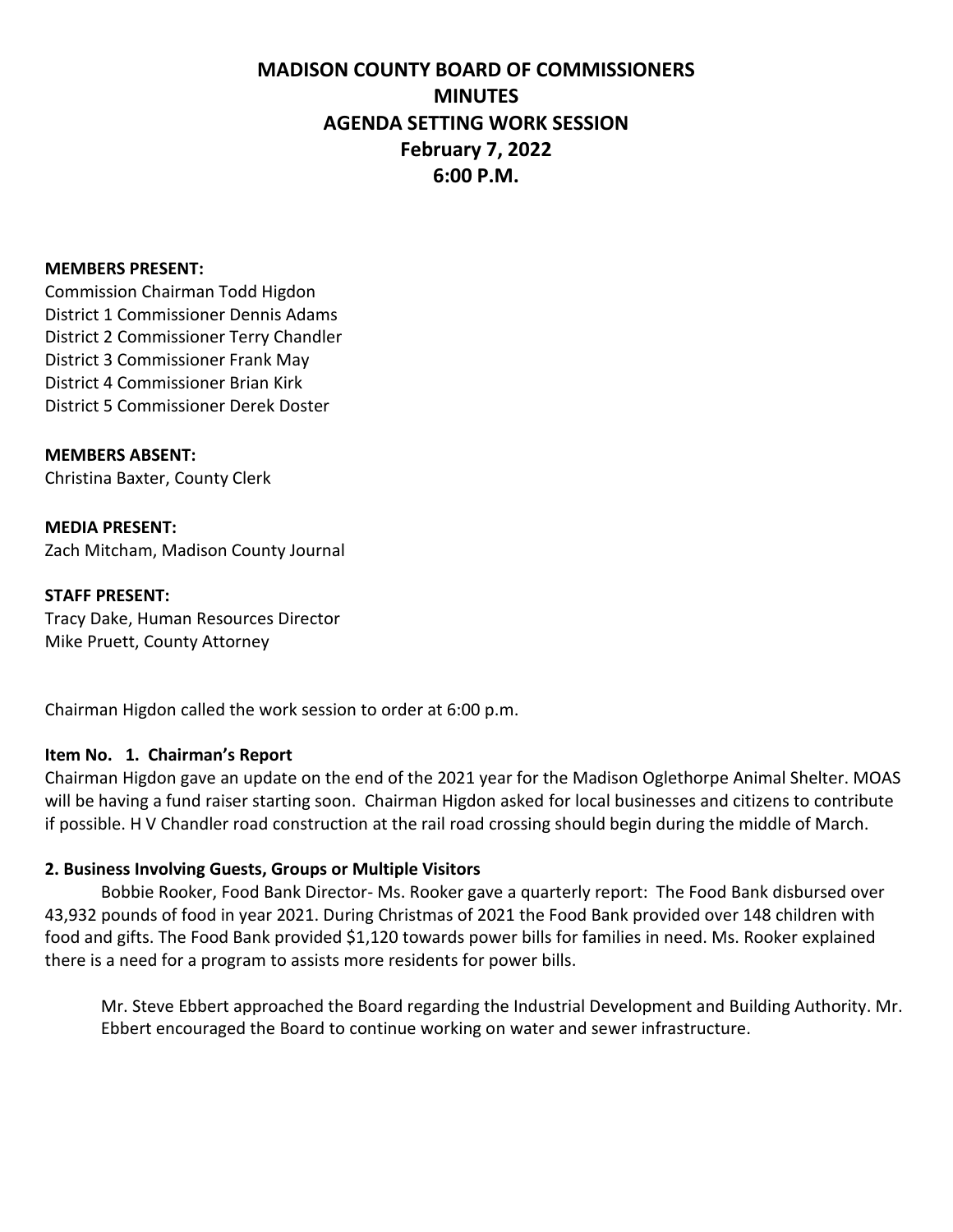### **Item No. 2. Hearings and Actions on Rezone Matters, Special Use Permits, Etc.**

1. Jimmy Garrett and Candace Pressley are requesting to rezone 5.01 ac. property from A1 to RR. Planning and Zoning Chairman Scott explained the rezone request and stated Planning and Zoning Commission voted seven to zero to approve.

Chairman Higdon asked if anyone would like to speak in favor of the request. Jimmy Garrett spoke in favor of.

Chairman Higdon asked if anyone would like to speak in opposition of the request. No one came forward.

On motion by Commissioner Adams and second by Commissioner Chandler the Board voted to approve the rezone request. The vote was as follows: Commissioner Adams, Chandler, May, Kirk and Doster voted Yes to approve.

2. Berry Lord is representing his company Interstate 85 Services is requesting to rezone their 46.5 ac. property from A1 to I. Planning and Zoning Chairman Scott explained the rezone request and stated Planning and Zoning Commission voted seven to zero to approve.

Chairman Higdon asked if anyone would like to speak in favor of the request. Berry Lord spoke in favor of.

Chairman Higdon asked if anyone would like to speak in opposition of the request. Ms. Jane Osbourne spoke in opposition.

On motion by Commissioner Chandler and second by Commissioner Doster the Board voted to approve the rezone request with the condition that this rezone be for only the warehouses proposed in the site plans and no hazardous chemicals or environmental hazards be involved in storage on the property. The vote was as follows: Commissioner Adams, Chandler, May, Kirk and Doster voted Yes to approve.

Commissioner Adams asked Mr. Lord how many jobs this warehouse would provide in Madison County. Mr. Lord responded with approximately 25 new jobs per warehouse. Commissioner Adams also requested that a vegetative buffer be in place around the perimeter of the two warehouses. Mr. Lord agreed to maintain a vegetative buffer.

Commissioner Doster suggested that County staff refer to the Georgia Department of Transportation regarding the influence on Highway 98 needing a deceleration lane.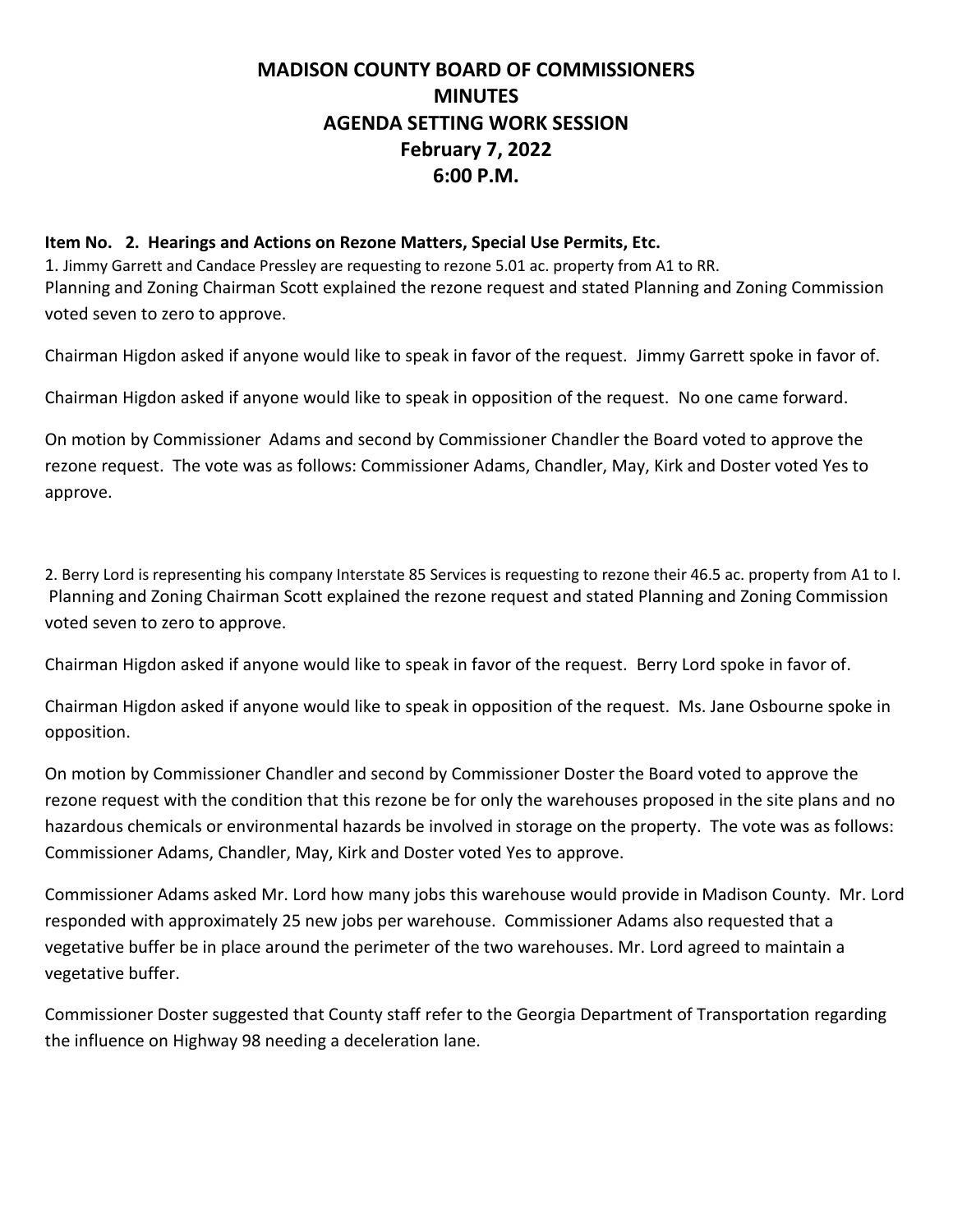3. Tommy Barrett is requesting to rezone his 3.43 ac. property from RR to B. Planning and Zoning Chairman Scott explained the rezone request and stated Planning and Zoning Commission voted four to three to deny.

Chairman Higdon asked if anyone would like to speak in favor of the request. Tommy Barrett spoke in favor of.

15 other Madison County citizens also spoke in favor of Mr. Barrett's rezone request.

Chairman Higdon asked if anyone would like to speak in opposition of the request. Mr. Jerry Cronic spoke in opposition of the request along with 2 other citizens.

On motion by Commissioner Chandler and second by Commissioner Kirk the Board voted to approve the rezone request with the condition that the property can only be used for a trucking business, the trucking business facilities cannot be expanded, and the trucking business cannot operate at a greater intensity than at present. The vote was as follows: Commissioner Adams, Chandler, May, Kirk and Doster voted Yes to approve.

# **OLD BUSINESS:**

# **Item No. 4. Discuss the Request for Proposal for the Madison County Concession Operations.**

Chairman Higdon explained to the Board the advertisement ran in the local newspaper for two weeks. The submission deadline was January 27, 2022. The Board of Commissioners Office did **not** receive any proposals for concessionaires.

Chairman Higdon answered citizen questions regarding high school team operating the concession for fundraisers. Chairman Higdon explained he felt sure the Recreation department would be open to any suggestions and volunteers willing to help operate the Concession stand. Also, Higdon explained all applications for and/or proposals would have to go through the Recreation Department Board before being recommended to the Board of Commissioners.

Commissioners Adams and Kirk also made suggestions for citizens to consult with the Recreation Department on how citizens could contribute to the need of concession help for the spring season.

# **Item No 5. Discuss the Request for Proposal for the Madison County Wage Study**

Chairman Higdon gave the Board an update on moving forward with the interview process next week.

### **NEW BUSINESS:**

**Item No 6. Discuss adopting a Resolution amending the Code of Ordinance Flood Ordinance**